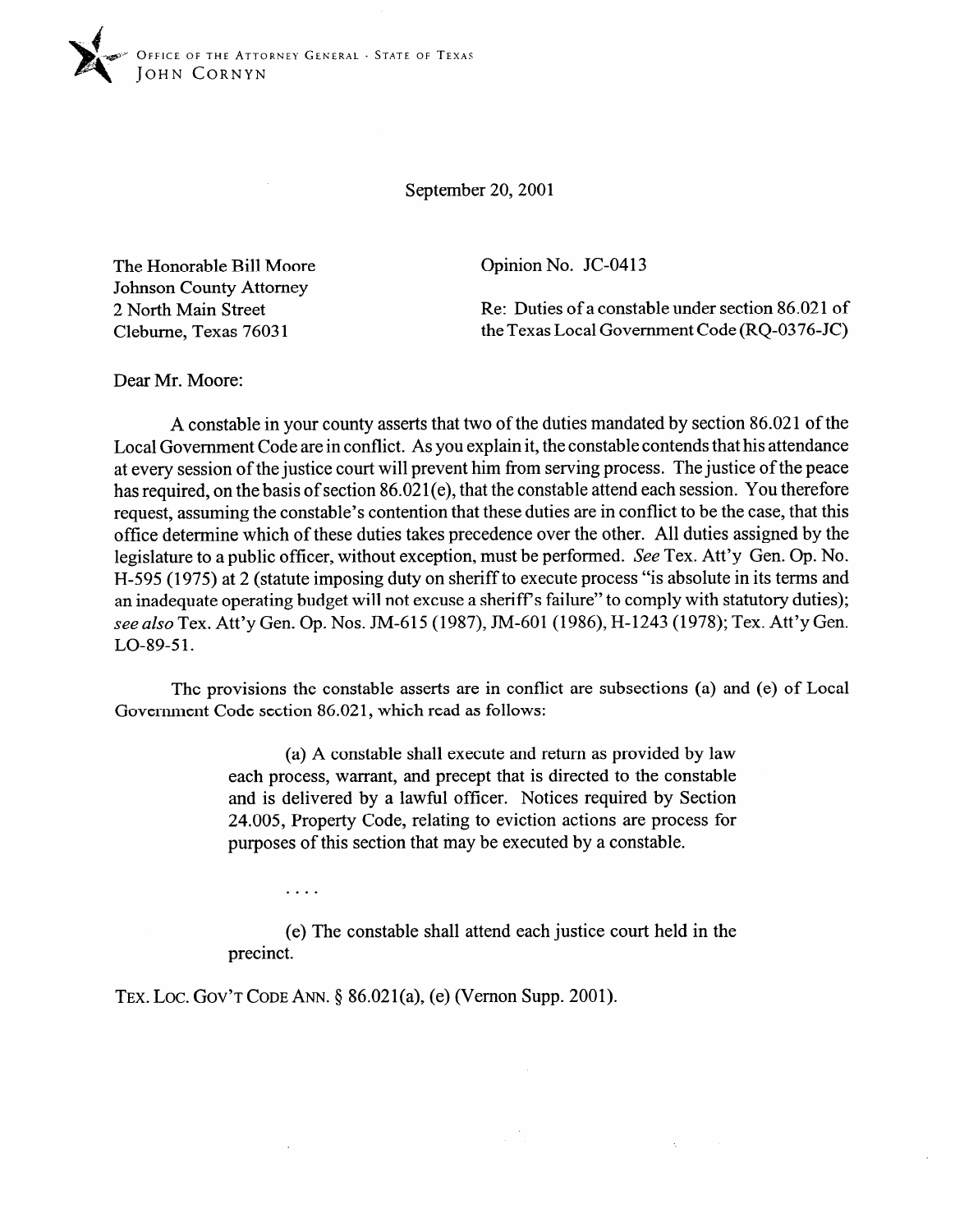A letter opinion issued by this office in 1998, Attorney General Letter Opinion 98-101, which interpreted subsection (e), concluded that the statute requires attendance by the constable "upon the justice court whenever it is in session—whether the nature of the session be a trial, a docket call, or a hearing." Tex. Att'y Gen. LO-98-101, at 2.

An argument similar to that offered by the constable here was rejected by this office in Attorney General Opinion H-595 (1975). In that case, the question concerned the duty of a sheriff to execute civil process when there was a shortage of deputies for this purpose. Citing the relevant statutory provision then in effect, Attorney General Opinion H-595 said that statute was "absolute in its terms and an inadequate operating budget will not excuse a sheriff's failure to execute process directed to him." Tex. Att'y Gen. Op. No. H-595 (1975) at 2. The duties set forth in section 86.021 are similarly absolute in their terms.

Admittedly, the constable cannot serve process while he is in court. Further, the hours set for court session are not within the control of the constable. To that extent, the time he may devote to any other duties is constrained by his duty to attend the justice court. However, unless the justice court were continuously in session, there are other hours in the day during which the constable may fulfill the duty to execute process. If the constable believes that he still has insufficient time to fulfill both duties, he may apply to the commissioners court under section 86.011 of the Local Government Code for the appointment of a deputy. See TEX. LOC. GOV'T CODE ANN. § 86.011 (Vernon 1999) (requiring constable who desires to appoint deputy to apply to commissioners court for approval). He must, in that instance, "show that it is necessary to appoint a deputy in order to properly handle the business of the constable's office that originates in the constable's precinct." Id.  $\S$  86.011(a). The determination of the constable's need for the deputy is left to the commissioners court. See id. The court's discretion in this regard, however, is not unfettered, given that it cannot "attempt to abolish or restrict the office of constable by refusing to allow or by preventing the elected official from performing those duties required of him." *Vondy v. Comm 'rs Court, 714* S.W.2d 417, 422 (Tex. App.-San Antonio 1986, writ ref d n.r.e.). In the alternative, process may also be served by the sheriff. See TEX. LOC. GOV'T CODE ANN. § 85.021 (Vernon 1999).

.

The constable has two independent duties, both of which section 86.021 requires him to fulfill. The statute does not permit him to avoid the duty to attend the court on the ground that it interferes with the duty to serve process.

You have further asked whether a constable who failed to obey a court's order to attend as mandated by section 86.021 would subject himself to punishment for contempt. Pursuant to section 21.001 of the Government Code the court "has all powers necessary for . . . the enforcement of its lawful orders," TEX. GOV'T CODE ANN. § 21.001(a) (Vernon Supp. 2001), and pursuant to section 21.002 (with minor exceptions not relevant here) "may punish for contempt," *id. 8* 21.002(a). However, we are loath to invade the province of the justice of the peace by further comment.